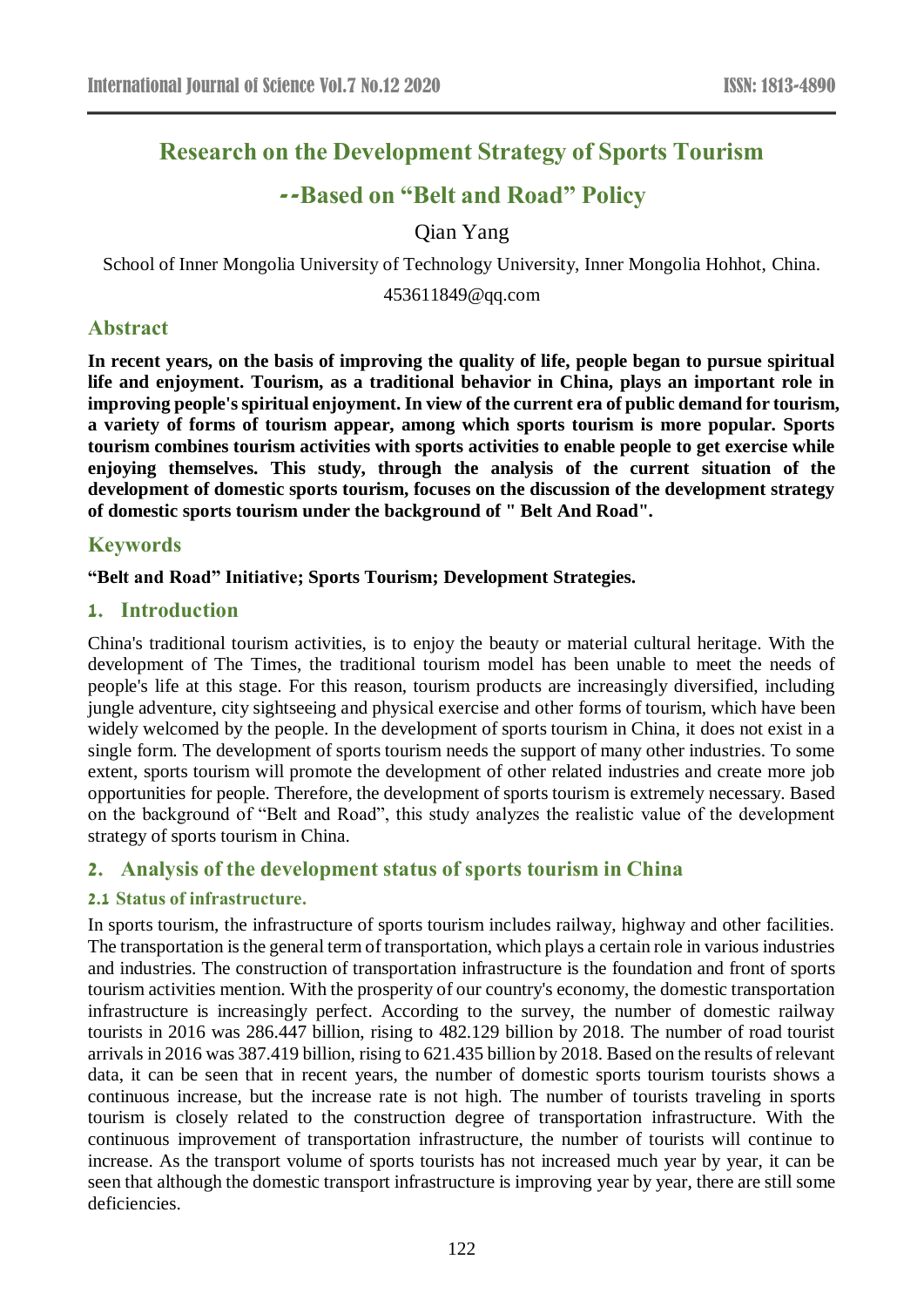#### **2.2 Current tourism Demand.**

The demand of domestic sports tourism market is generally reflected in the specific scale and acuity of the market demand for domestic sports tourism. In terms of the development status of domestic sports tourism industry, the demand scale and characteristics will have a corresponding impact on the competitiveness of domestic sports tourism. Among them, demand refers to the purchasing power of consumers for sports tourism commodities. Commodity prices, markets, etc., may have an impact on demand, but the most important factor is still the purchasing power of consumers. According to the National Bureau of Statistics, the average consumption expenditure of urban households on food and clothing was 5,861.45 yuan in 2016, rising to 7,125.38 yuan in 2018. The average consumption expenditure of urban households on residential medical care was 5,123.48 yuan in 2016, rising to 6,523.89 yuan in 2018. Based on the relevant data, it is clear that the average consumption expenditure of food and clothing in urban households is first in stationery, followed by residential medical care. It can be shown that the food and clothing of residents occupy a relatively important position in daily life, which is an important basis and premise for the survival of urban residents. While living a stable life, urban residents have gradually improved their awareness of leisure and fitness under the influence of national policies. Therefore, it is necessary to develop facilities and services related to sports tourism.

#### **2.3 Tourism present situation.**

In the development of sports tourism, it not only covers transportation and catering industry, but also covers entertainment industry and fitness industry. Among them, the development of the service industry is an important index to evaluate the development of national economy and science and technology. From a certain point of view, the analysis of the status quo of sports tourism reception, can be clear in the current era of development, the status quo of the development of sports tourism. According to the research on domestic sports tourism from 2016 to 2018, the number of domestic tourists in sports tourism in 2016 was 92.53 million, which rose to 129.3742 million by 2018. In 2016, the number of overseas tourists in the domestic sports tourism industry was 75.8934 million, rising to 95.6837 million in 2018. And tourism foreign exchange income showed an increasing trend year by year. According to the comprehensive data analysis, although the number of domestic tourists, the number of overseas tourists and the per capita foreign exchange income of tourism in the past three years showed an increasing phenomenon year by year, the growth rate was small.

#### **2.4 Current Situation of Tourism Talents.**

Talent is an important factor in the development of enterprises. From a certain point of view, talent has a greater impact on the sustainable development of enterprises. In the development process of sports tourism industry, the education of sports tourism talents will directly affect the development of sports tourism. According to the current survey on the proportion of education background of sports tourism talents in China from 2016 to 2018, it can be found that in 2016, the proportion of sports tourism talents with master degree or above is 5.4%, and the proportion of those with junior college degree or below is as high as 53.9%. Statistics as of 2018 show that the proportion of tourism talents with college degrees or below is still the highest at 57.7 percent. Comprehensive research results can be clear that in recent years, although the number of sports tourism talents, such as those with master's degree or above and those with bachelor's degree, is gradually increasing in China, the growth rate is still low, and most of them have junior college degree or below, which affects the development of sports tourism in China to a certain extent.

## **3. Domestic sports tourism development strategy based on "Belt And Road"**

## **3.1 Strengthen the construction of sports tourism service quality and infrastructure**

Under the background of " Belt And Road", the development of domestic sports tourism can be promoted by strengthening the construction of sports tourism service quality and infrastructure. The perfection of sports tourism product system has an important influence on the development of sports tourism industry. In the" Belt And Road", environment, it is necessary to adjust the current tourism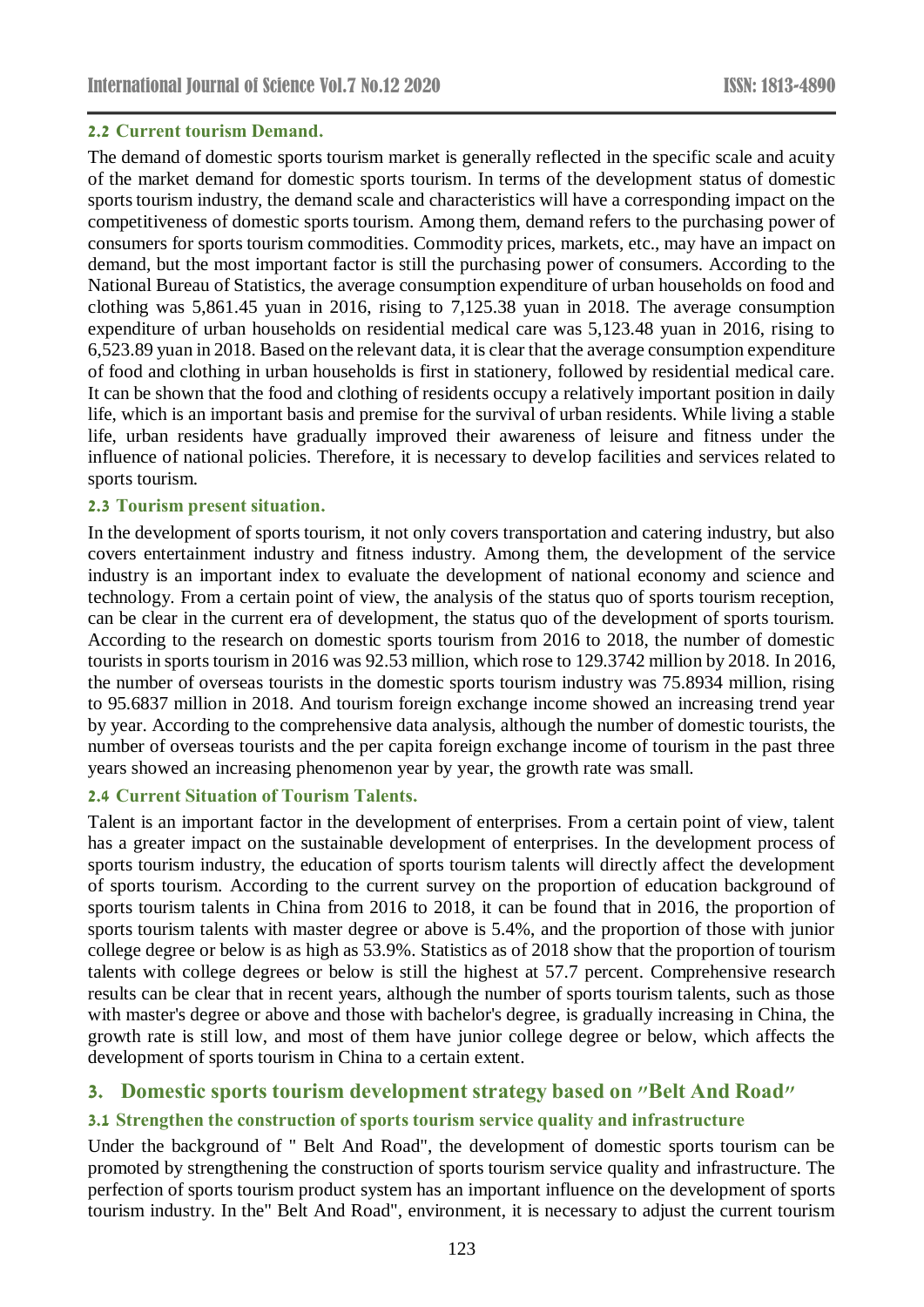industry structure and develop various types of sports tourism products in view of the imperfect infrastructure in the current development of sports tourism industry. For example, leisure sports products, sports event viewing products. Taking physical exercise and healthy vacation as the theme, the construction of related infrastructure will be carried out to improve the service quality of sports tourism. In addition, to strengthen the basic domestic sports tourism infrastructure construction. From the perspective of the overall layout of the country, the national transportation department should make targeted plans for the transportation of each city, and dig into the transportation hubs that can directly reach the sports culture centers of each region, so as to create distinctive tourism products and projects for tourists and ultimately promote the overall development of domestic sports tourism.

## **3.2 Build perfect sports tourism policy system and cooperation mechanism**

At present, sports tourism plays an increasingly significant role in the national economy and has great development potential. Sports tourism is a new industry, so it is necessary to perfect the relevant policies and systems of sports tourism industry according to the development status of sports tourism industry. On the one hand, the construction of sports tourism policy system. Under the background of " Belt And Road" strategy, we should seize the development opportunities created by the strategy, and unswervingly follow the leadership of the General Administration of Sport and Tourism Administration of China to formulate policies related to sports tourism, so as to provide strong policy guarantee and support for improving the sports tourism industry system. On the other hand, improve the sports tourism cooperation mechanism. The relevant government departments of all provinces, cities and regions in China should strengthen cooperation and exchange, and realize the exchange and sharing of information through cooperation mechanism. For example, through the cooperation mechanism, various problems existing in the development of sports tourism industry are regularly exchanged and opinions are exchanged, and local sports departments are encouraged to combine with regional policies to manage and supervise the development status of sports tourism, so as to fundamentally guarantee the healthy development of sports tourism in various regions.

## **3.3 Formulate a reasonable special plan for the development of sports tourism**

Starting from the background of " Belt And Road", we can also formulate a reasonable special plan for the development of sports tourism when promoting the development of domestic sports tourism. On the one hand, according to the characteristics and environment of sports tourism in different regions in China, specific problems are analyzed to classify and divide the development plans of sports tourism in different regions. At the same time, combined with the current situation of the development of sports tourism, the establishment of the corresponding demonstration projects, to fundamentally improve the development of various regions, sports tourism plays a publicity role and value. On the other hand, in the regional development plan, people sports tourism special. In the development of sports tourism in China, but combined with the overall requirements of regional development planning and planning, into the sports tourism in the development plan, and the development of sports tourism and land use, urban planning, etc., the combination of effective, completes the development of sports tourism and special national integration, coordination between avoid in sports tourism development planning, a hole or the phenomenon of repetitive construction, eventually improve the benefits of sports tourism, promote the development of sports tourism.

#### **3.4 Further attention to the cultivation of sports tourism talent team**

In view of the relatively low educational background of sports tourism talents in China, more attention should be paid to the training of sports tourism talents. Under the background of " Belt And Road" initiative, tourism talents are the key factor for the development of sports tourism. Therefore, the General Administration of Sport of China and the Ministry of Culture and Tourism of China should actively carry out cooperation with relevant colleges and universities nationwide, including tourism colleges and sports colleges. In order to improve the education system, it is necessary to set up the major related to sports tourism in the school curriculum to create good preconditions for the training of sports tourism talents. At the same time, colleges and universities should also take the initiative to establish cooperative relations with local enterprises, timely grasp the trend and development status